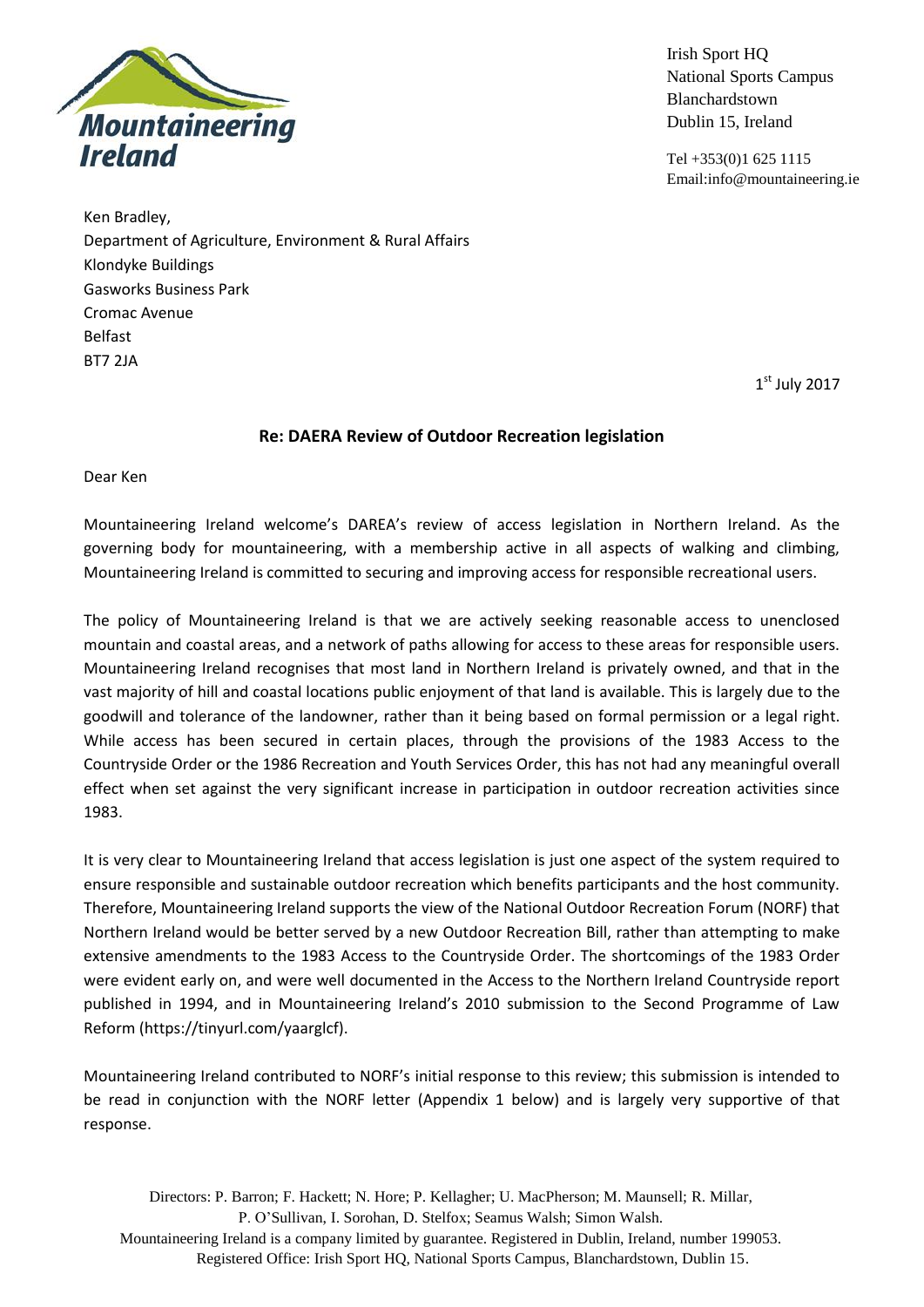

Following further discussion of the review within Mountaineering Ireland, this submission includes **additional** relevant points:

- 1. The rationale for the Outdoor Recreation Bill should be based on the health, education and community benefits of outdoor recreation and linked to the Programme for Government (draft published October 2016) and its overall purpose of *improving wellbeing for all*. The Bill would contribute towards a number of the programme's 14 desired outcomes. In this regard Mountaineering Ireland highlights the Reconomics Plus report which provides compelling evidence of the economic benefit which flows from outdoor recreation in the UK, as well as the health benefits of nature-based recreation [\(http://www.sportandrecreation.org.uk/pages/reconomics-plus\)](http://www.sportandrecreation.org.uk/pages/reconomics-plus).
- 2. Achievement of the potentially significant benefits identified above will require investment in infrastructure and environmental management, and also in personnel to manage recreation. Resources will be required at Council level with a minimum of an Outdoor Recreation Officer within each council.
- 3. Delivery of Outdoor Recreation should be co-ordinated and supported centrally through a lead department. Given the increasing emphasis on community benefit, the role of councils and the connections between sport and outdoor recreation, it is Mountaineering Ireland's view that the Department for Communities should become the lead Department for outdoor recreation.
- 4. The Outdoor Recreation Bill should recognise and accommodate the increasing commercialisation of outdoor recreation activity (this relates to the inclusion of the word 'informal' in point no. 1 of the NORF response 30<sup>th</sup> May 2017). Having a cohort of skilled outdoor activity providers in the area enhances a community's offering to visitors and therefore brings wider benefit in addition to benefit to the providers. Mountaineering Ireland's position is that those who work commercially in the provision of outdoor recreation have an additional responsibility to those whose land they conduct their business on, to ensure that a positive relationship exists and to avoid any burden or nuisance on the landowner. However it is the view of our organisation that access for walking and climbing, whether recreational or commercial, should be free of any direct charge to the user, other than a reasonable charge for parking.
- 5. The Bill should include provision for an Outdoor Recreation Scheme to be incorporated in the next round of farm payment schemes. The purpose of the Outdoor Recreation Scheme or Measure would be to encourage landowners to facilitate recreational enjoyment of their land and to reward them for maintenance or other work involved in doing so. This could be part of a wider suite of measures to reward landowners for the delivery of a sustainably managed environment, on the basis of the public good this provides. This investment would benefit upland areas and society as a whole. Brexit provides an ideal opportunity to re-focus farm payment schemes in this way.
- 6. Despite various publications clarifying the current occupiers' liability legislation in Northern Ireland, landowners remain fearful of being sued should a recreational user be injured on their land, however unlikely that may be (this relates to point No. 7 in the NORF response). The introduction of an indemnity for any landowner participating in the Outdoor Recreation Scheme would relieve landowners of any potential liability, meaning that no landowner could be taken to court for injuries sustained by a recreational user in the course of their activities. Such an arrangement is currently being introduced in the Republic of Ireland as part of a pilot Mountain Access Project.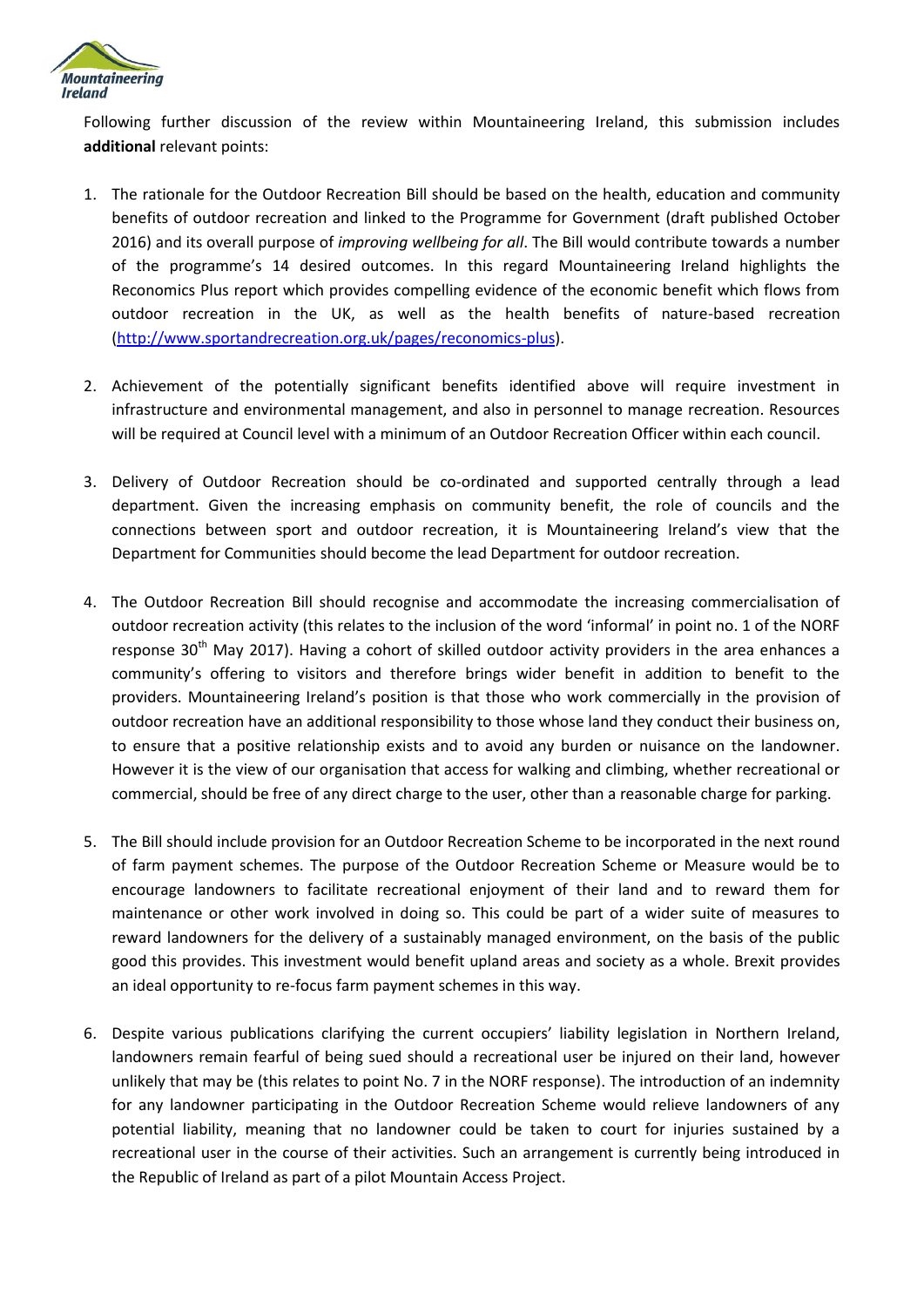

- 7. Mountaineering Ireland urges the inclusion of a Northern Ireland coastal path as a flagship measure within the Outdoor Recreation Bill. Northern Ireland's coastline is a key natural asset, which supports healthy activity and is highly attractive to visitors, particularly those who do not have easy access to the coast from their home. Attention is drawn to the Marine and Coastal Access Act under which Natural England is currently putting in place the England Coast Path. In addition to delivering a national coastal path, the Act makes a margin of land along the length of the coast accessible for recreation.
- 8. The importance of care for the natural environment should be a theme throughout, as it will not be recognised by all, particularly those with a tourism or development focus. Likewise, there should be a strong emphasis on personal responsibility with a commitment to education and public awareness in this regard.

Mountaineering Ireland highlights the extent to which a vision of secure and responsible access for recreational users depends upon private landowners, and therefore urges early consultation with landowners and farm representative bodies. An Outdoor Access Bill has the potential to be supportive of landowners by managing the worry and nuisance factor of recreation, particularly for those living and working in areas where there is a good deal of visitor activity.

It is Mountaineering Ireland's assertion that in the context of ever-increasing recreational activity, and the need to diversity farm income, especially on less productive land, the approach outlined in this submission has considerable merit. This current review, taking place as it does at the time of Brexit, could not be better timed for taking a fresh approach which rewards landowners based on the benefits they provide for society.

Mountaineering Ireland reiterates the significant alignment between the proposal for an Outdoor Recreation Bill that seeks to provide and expand access for the purpose of responsible recreation, and the purpose of *Improving wellbeing for all* in the Programme for Government.

In conclusion, Mountaineering Ireland emphasises that this submission should be read in conjunction with the NORF response of 30<sup>th</sup> May (below). Mountaineering Ireland is supportive of that submission and is committed to working with DAREA and the other members of NORF in the further stages of this review process.

Yours sincerely

Helen Lawless Hillwalking, Access & Conservation Officer

Cc Graham Seymour, NORF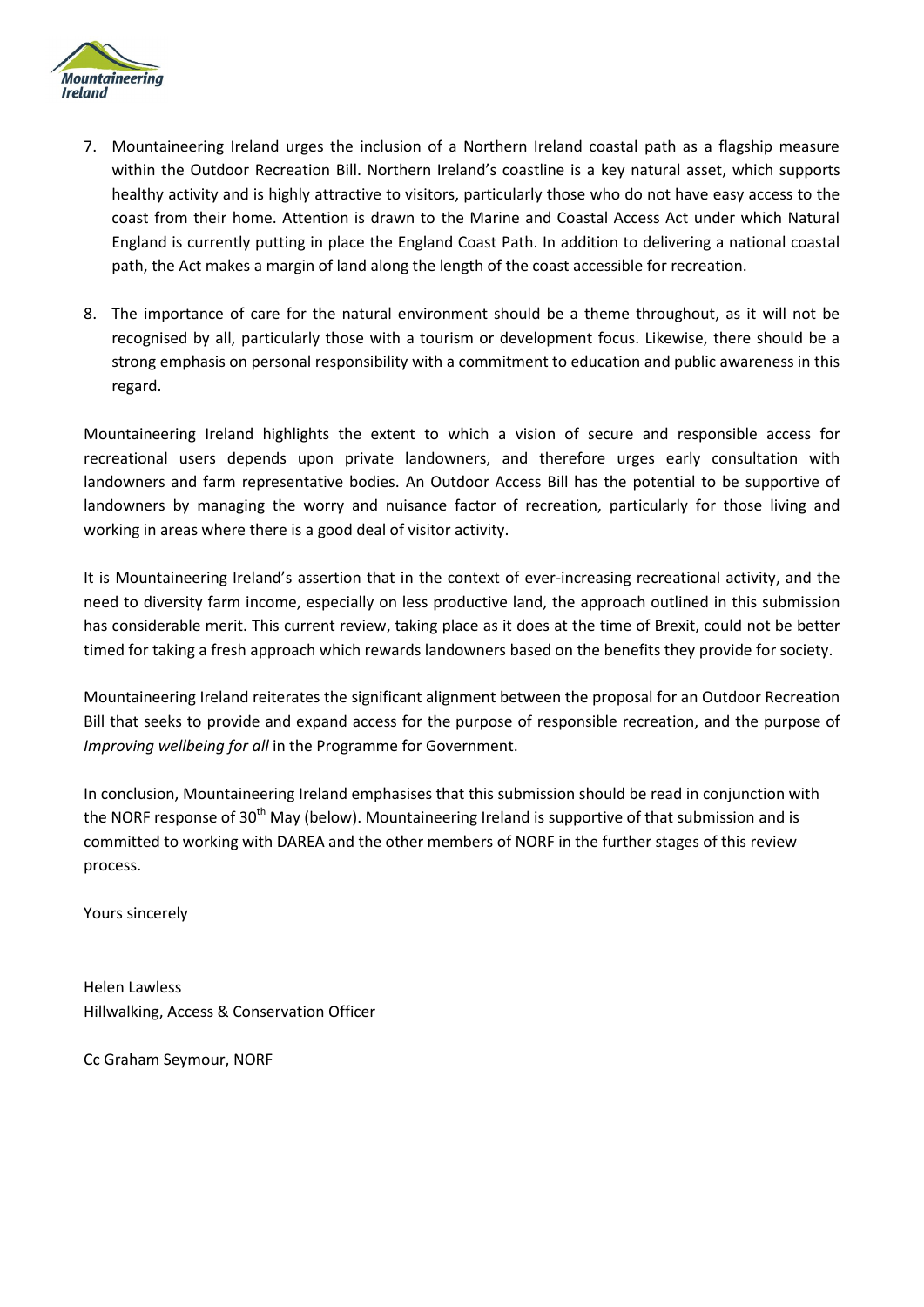

**Appendix 1**

## **National Outdoor Recreation Forum**

National Outdoor Recreation Forum C/O Outdoor Recreation NI The Stableyard Barnett Demesne Malone Road Belfast BT9 5PB

30 May 2017

Dear Ken,

## **Review of Outdoor Recreation Legislation Relating to the Department of Agriculture, Environment and Rural Affairs**

Thank you for your recent presentation to the National Outdoor Recreation Forum (NORF) and, through your letter of 28 March 2017, inviting us to contribute at this early stage to your review of the above legislation. We welcome this development and NORF is keen to play a constructive role throughout the process.

We note that the principal driver for this review is the Department's commitment made in the Outdoor Recreation Action Plan published in 2014. The inadequacy of the current legislation (principally the Access to the Countryside Order, 1983) was one of the key themes to emerge during the consultation for the Action Plan. It is clear that the Access Order has not generated either the quantity or quality of public access that was envisaged when it was introduced. To the best of our knowledge, significant elements of the Order have rarely or never been used, for example Part III – Access to Open Country. The Ulster Way and the Waymarked Ways rely heavily on permissive paths which fall outside the remit of the Access Order.

That said, there are important clauses in the Access Order that relate to assertion and protection of public rights of way. The evidence of the last 35 years suggests that there are very limited public rights of way in Northern Ireland – far fewer than in other regions of the UK. Where they do exist, however, they provide opportunities for physical activity and enable local communities to enjoy their surroundings. But they play only a small part in the provision of outdoor recreation and should not be the focal point of any new legislation.

It is well known that councils have experienced considerable difficulties implementing these clauses, particularly in circumstances where a landowner challenges the assertion of an alleged right of way. Some councils have put significant resources into resolving disputes but arguably at the expense of addressing current recreational needs. We are pleased that the Department is consulting the district councils and trust that their officials will provide you with more detailed insights into the deficiencies of this aspect of the current legislation.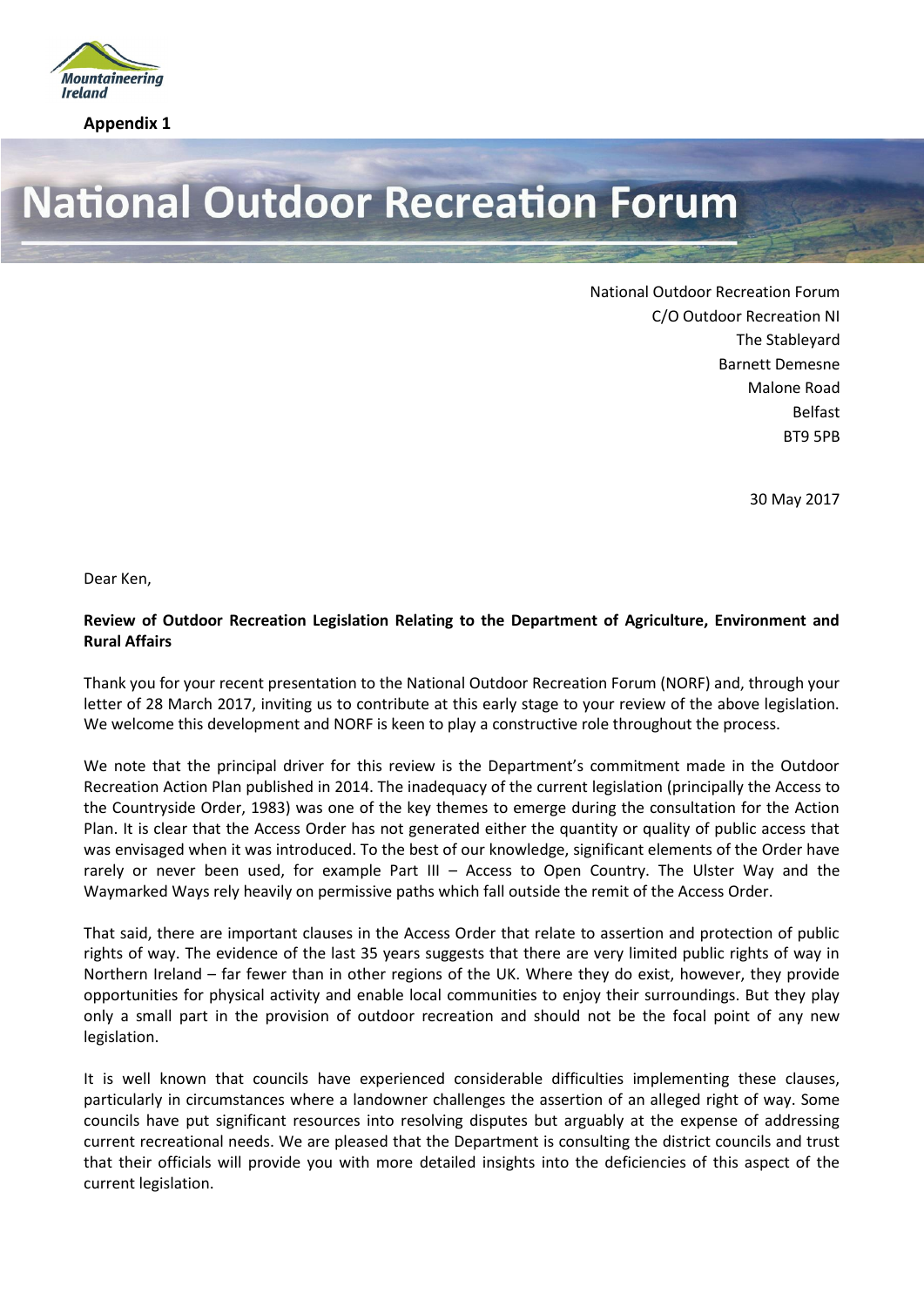

Rather than trying to amend an already cumbersome Access Order, it is our view that Northern Ireland would be better served by a new Outdoor Recreation Bill that seeks to provide and expand access for the purpose of recreation. The opportunity should be taken to bring together in one Bill several dispersed legal instruments to ensure that the right environment can be created to deliver appropriate facilities for outdoor recreation. This would be a significant milestone towards achieving a number of outcomes in the emerging Programme for Government relating to health and well-being, environmental sustainability and tourism development.

Since 1983 there have been very significant developments in relation to access to the countryside in England and Wales, Scotland and the Republic of Ireland. It is time for Northern Ireland to 'catch up'. Ours is the only region in the UK that does not have legislation enabling a "right to roam" under certain circumstances. Given that something similar in Northern Ireland would be very contentious, we are advocating an approach that is tailored to our unique circumstances. This would take account of the small size of land holdings, a dispersed settlement pattern and a tradition of de facto access in some hill areas. However, it would still be worth exploring some aspects of Scotland's Land Reform Act of 2003; for example the emphasis on *responsible access* and the concept of *core path networks*.

The three underpinning principles set out in the Policy Position on Access to the Natural Environment produced by Sport NI in 2011 are a good starting point for considering what form new access legislation should take:

- Creating the best possible access to the natural environment for sport and physical recreation must be regardless of race, age, ability or location, so as to encourage a lifelong healthy lifestyle and equitable opportunities for all to participate.
- That increased access must be mirrored by responsible and sustainable usage and therefore users must follow sound environmental ethics such as the Leave No Trace principles.
- That access to private land should principally be through agreement of landowners.

To these three principles we would add a fourth:

That quality access is fundamental to enable people to engage with the natural environment.

A new Outdoor Recreation Bill should aim to deliver on these objectives. Our thinking is at an early stage, but we envisage that such a Bill, championed by DAERA, might include the following elements:

- 1. An introductory statement making it clear that the primary purpose of the Bill is to provide for informal, outdoor recreational activities and the enjoyment of the countryside. Moreover, the provision of access on private land should be underpinned by responsible behaviour from users.
- 2. A statutory right of access on public owned land apart from exemptions for operational, public safety and security reasons.
- 3. A requirement on councils to produce (within a given period) core path networks that provide for the needs of walkers, horse riders, cyclists and those seeking access to water for recreation. Councils should consult on core path networks which should take account of relevant Community and Development Plans.